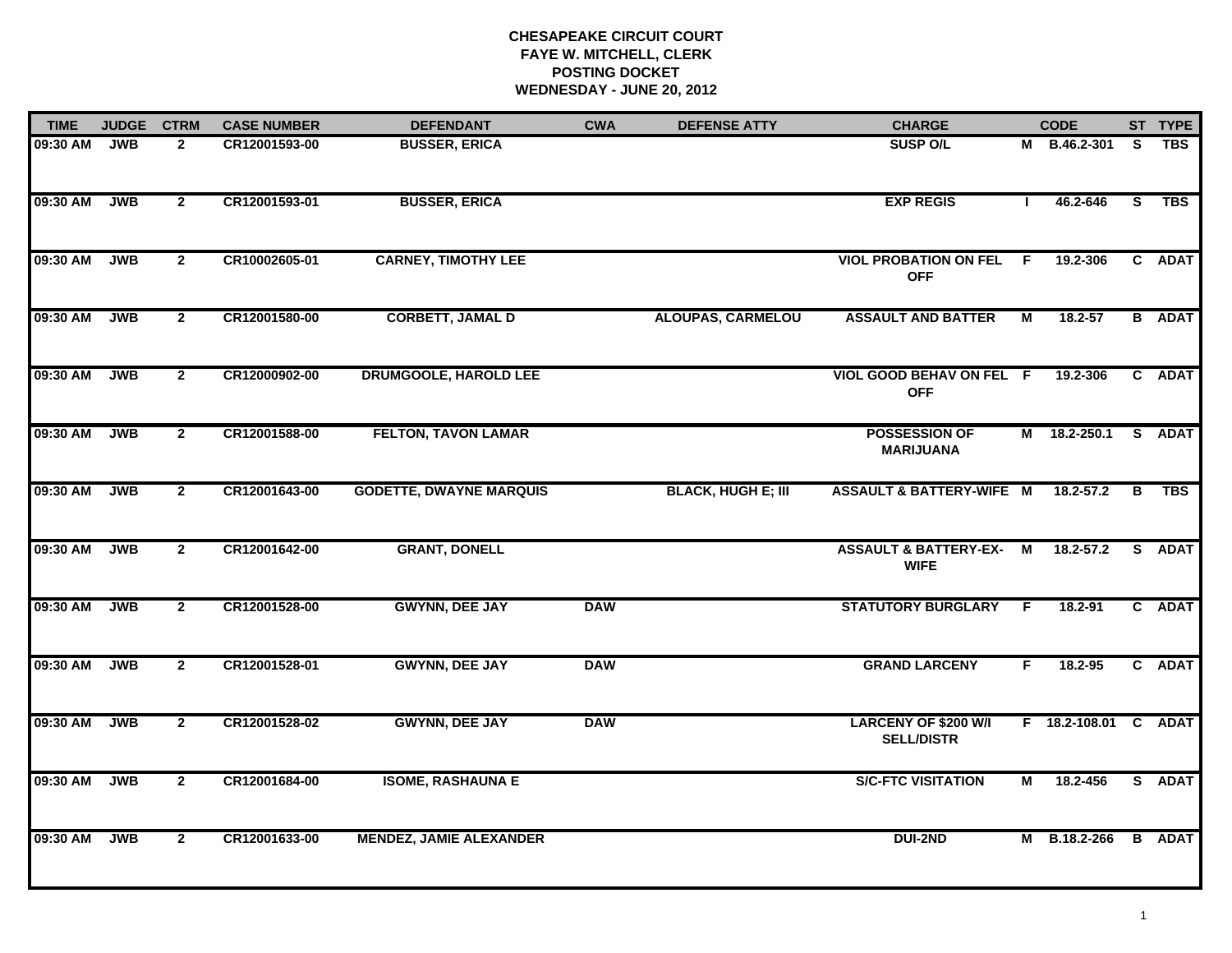# **CHESAPEAKE CIRCUIT COURT FAYE W. MITCHELL, CLERK POSTING DOCKET WEDNESDAY - JUNE 20, 2012**

| <b>TIME</b> | <b>JUDGE</b> | <b>CTRM</b>  | <b>CASE NUMBER</b> | <b>DEFENDANT</b>               | <b>CWA</b> | <b>DEFENSE ATTY</b> | <b>CHARGE</b>                                 |   | <b>CODE</b> |    | ST TYPE     |
|-------------|--------------|--------------|--------------------|--------------------------------|------------|---------------------|-----------------------------------------------|---|-------------|----|-------------|
| 09:30 AM    | <b>JWB</b>   | $\mathbf{2}$ | CR12001633-01      | <b>MENDEZ, JAMIE ALEXANDER</b> |            |                     | <b>REFUSED BLOOD/BREATH</b><br>TEST           | M | 18.2-268.3  | s  | <b>ADAT</b> |
| 09:30 AM    | <b>JWB</b>   | $\mathbf{2}$ | CR12001607-00      | <b>NICHOLSON, FRANK THOMAS</b> |            |                     | <b>ASSAULT &amp; BATTER -</b><br><b>MINOR</b> | м | 18.2-57     | В. | <b>ADAT</b> |
| 09:30 AM    | <b>JWB</b>   | $\mathbf{2}$ | CR12001615-00      | <b>SKINNER, JARRELL J</b>      |            |                     | <b>POSS OF MARIJUANA</b>                      | M | 18.2-250.1  | s  | <b>ADAT</b> |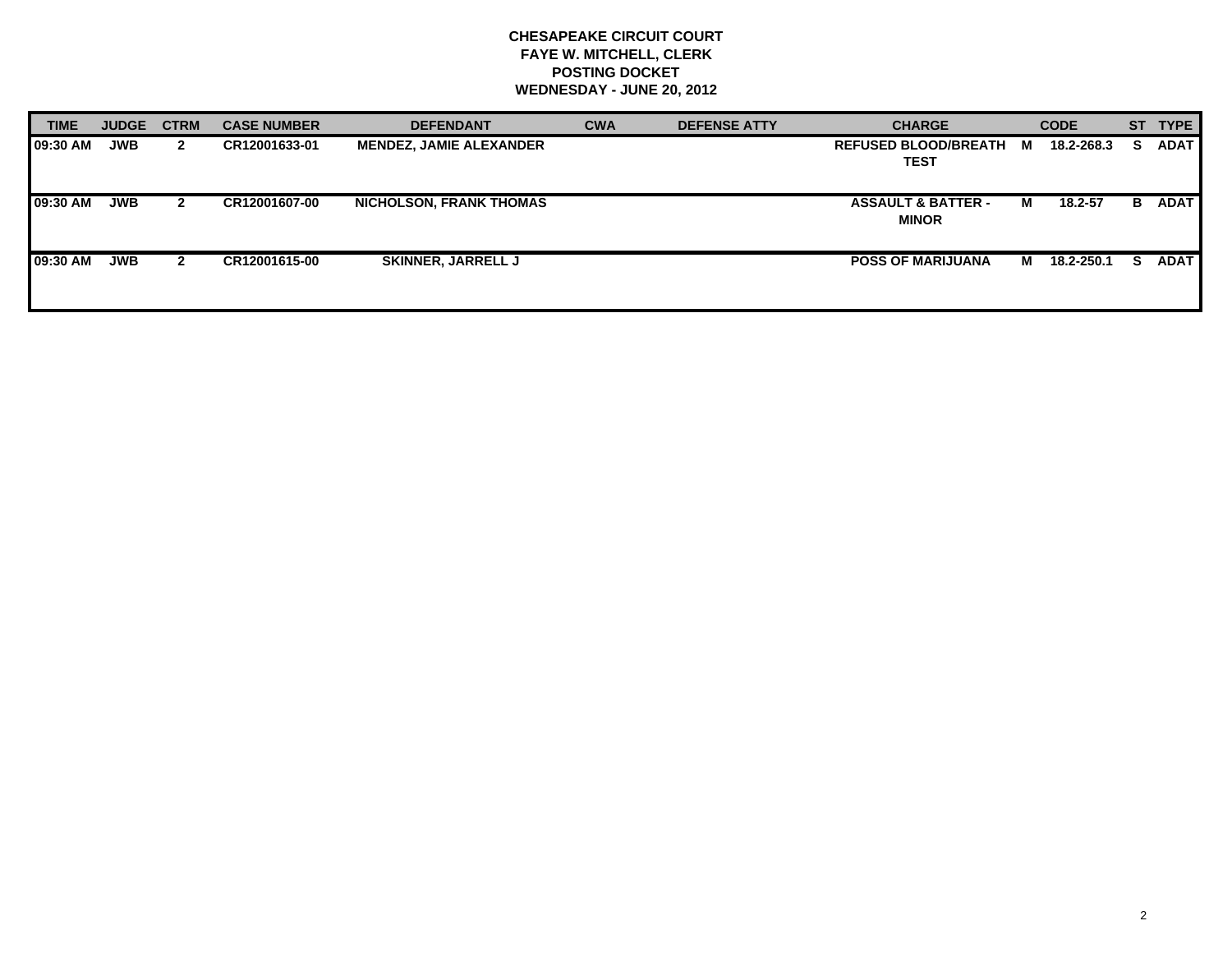| Hearing<br><b>Time</b> | Judge      | Court<br>room           | Case #        | <b>Plaintiff</b>                | <b>Defendant</b>             | <b>Plaintiff Attorney</b> | <b>Defendant Attorney</b> | <b>Motion</b>              | <b>Duration</b> |
|------------------------|------------|-------------------------|---------------|---------------------------------|------------------------------|---------------------------|---------------------------|----------------------------|-----------------|
| 09:00 AM               | <b>VTF</b> | -1                      | CL11001294-00 | WALSKI, ELIZABETH               | <b>BUSCH, DANELLE LEA</b>    | TAVSS, RICHARD J          |                           | Motion to Quash            | 30 Min.         |
| 09:00 AM               | <b>VTF</b> | $\overline{\mathbf{1}}$ | CL11003120-00 | KEEN, LYANNE E                  | KEEN, BILLIE NELSON; JR      | KANTOR, BARRY             | LEFTWICH, JAMES; JR       | Pendente Lite              | 1 Hour          |
| 09:00 AM               | <b>VTF</b> | -1                      | CL12000415-00 | CORBETT, ROBIN LYNN             | DOSS, WILLIAM LAFAYETTE; III | KEIL, A BARTLETT          |                           | Pendente Lite              | 30 Min.         |
| 09:00 AM               | <b>VTF</b> | -1                      | CL12001276-00 | *GAINES, VON                    | *PORTER, SAMUEL; II          | BONILLA, WILFREDO; JR     |                           | <b>Present Order</b>       | 30 Min.         |
| 10:00 AM JWB           |            | 3                       | CL11002353-00 | <b>WRIGHT, RICHARD OSBORNE</b>  | WRIGHT, PAMELA SOUTHALL      | SCHWAN, HENRY             | PLUMLEE, C ERIC           | <b>Present Order</b>       | 15 Min.         |
| 10:00 AM               | <b>JWB</b> | 3                       | CL11002353-00 | <b>WRIGHT, RICHARD OSBORNE</b>  | WRIGHT, PAMELA SOUTHALL      | SCHWAN, HENRY             | PLUMLEE, C ERIC           | <b>Show Cause</b>          | 15 Min.         |
| 10:00 AM               | <b>JWB</b> | 3                       | CL12000599-00 | COMMONWEALTH OF VIRGINIA        | *LOEHR, PETER J              | OXENHAM, CARA P           |                           | <b>Forfeiture of Funds</b> | N/A             |
| $10:00$ AM             | <b>JWB</b> | 3                       | CL12000938-00 | <b>COMMONWEALTH OF VIRGINIA</b> | *HOLLOWAY, LOUIS M; JR       | OXENHAM, CARA P           |                           | <b>Forfeiture of Funds</b> | N/A             |
| 10:00 AM               | <b>JWB</b> | 3                       | CL12000939-00 | COMMONWEALTH OF VIRGINIA        | OWENS, SHARON D              | OXENHAM, CARA P           |                           | <b>Forfeiture of Funds</b> | N/A             |
| 10:00 AM               | <b>JWB</b> | 3                       | CL12001020-00 | <b>COMMONWEALTH OF VIRGINIA</b> | *SANDERS, MARCUS A           | OXENHAM, CARA P           |                           | <b>Forfeiture of Funds</b> | N/A             |
| 10:00 AM JWB           |            | 3                       | CL12001021-00 | <b>COMMONWEALTH OF VIRGINIA</b> | SMITH, JACOB A               | OXENHAM, CARA P           |                           | Forfeiture of Funds        | N/A             |
| 10:00 AM JWB           |            | 3                       | CL12001031-00 | COMMONWEALTH OF VIRGINIA        | *GIVENS, JEROME R            | OXENHAM, CARA P           |                           | <b>Forfeiture of Funds</b> | N/A             |
| 11:00 AM               | <b>JWB</b> | 3                       | CL10000394-00 | THOMPSON, REVA GRIFFIN          | THOMPSON, STANLEY LEWIS      | SAUNDERS, GENENE E        |                           | Final Decree of<br>Divorce | 10 Min.         |
| 11:00 AM JWB           |            | 3                       | CL11002606-00 | MACMICHAEL, JOHN L              | MACMICHAEL, JOY K            | CHIUSANO, PETER V         |                           | Final Decree of<br>Divorce | 10 Min.         |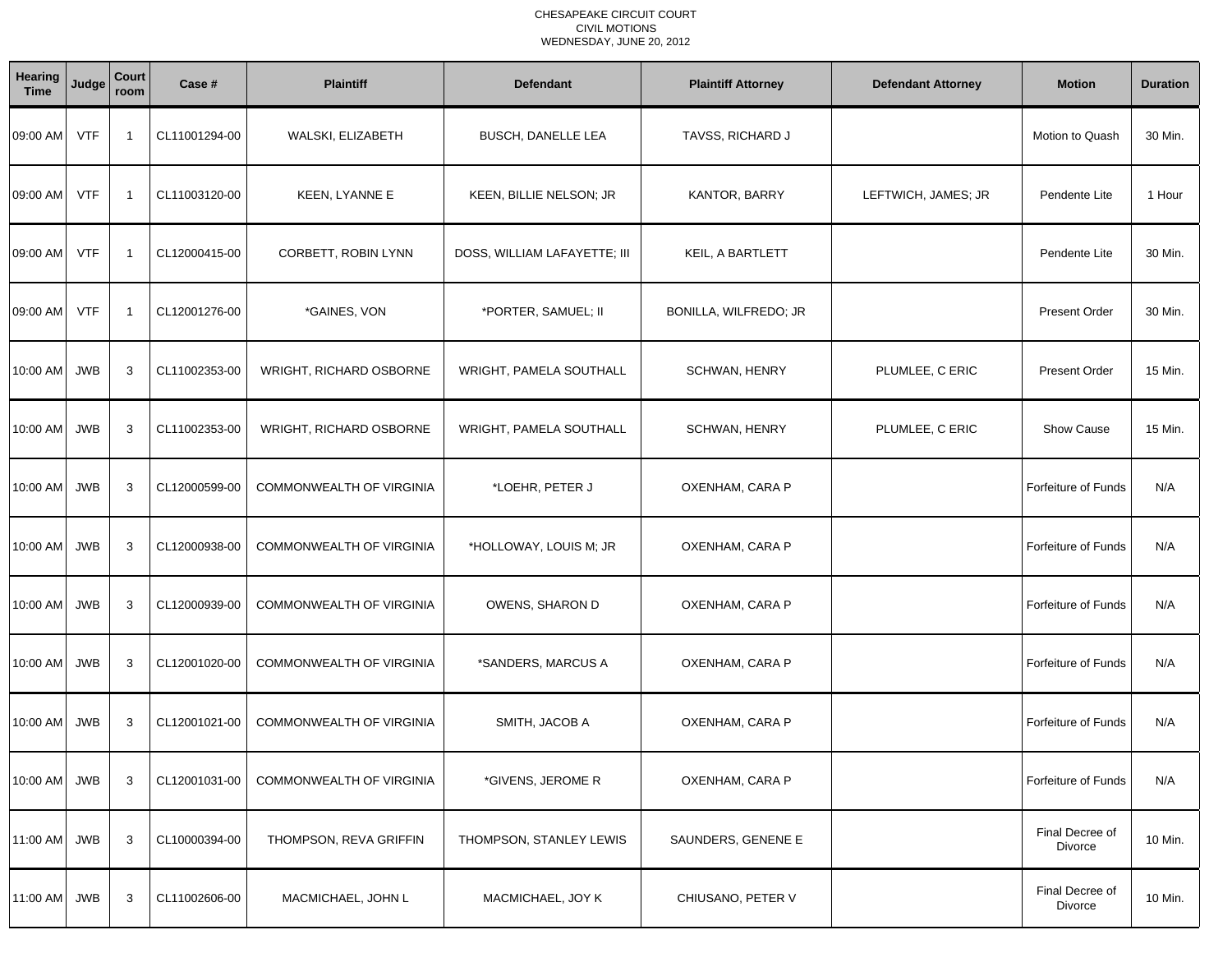| <b>Hearing</b><br><b>Time</b> | Judge      | Court<br>room  | Case #        | <b>Plaintiff</b>                | <b>Defendant</b>           | <b>Plaintiff Attorney</b>                        | <b>Defendant Attorney</b> | <b>Motion</b>              | <b>Duration</b> |
|-------------------------------|------------|----------------|---------------|---------------------------------|----------------------------|--------------------------------------------------|---------------------------|----------------------------|-----------------|
| 11:00 AM JWB                  |            | 3              | CL12000498-00 | HEWITT, GARFIELD                | O'DELL, SUMMER             | SAUNDERS, GENENE E                               |                           | Final Decree of<br>Divorce | 10 Min.         |
| 11:00 AM                      | <b>JWB</b> | 3              | CL12000630-00 | <b>BAILEY, MEGAN CASTLE</b>     | <b>BAILEY, JOHN LEWIS</b>  | PRO SE                                           |                           | Final Decree of<br>Divorce | 10 Min.         |
| 11:00 AM JWB                  |            | 3              | CL12000769-00 | HILL, MICHAEL                   | HILL, PAMELA               | HEDGES, PAUL R                                   |                           | Final Decree of<br>Divorce | 10 Min.         |
| 11:00 AM JWB                  |            | 3              | CL12000797-00 | MCINDOE, EARLE L                | MCINDOE, VALERIE           | SHILLING, ANDREW T                               |                           | Final Decree of<br>Divorce | 10 Min.         |
| 11:00 AM                      | <b>JWB</b> | 3              | CL12001114-00 | PETTAWAY, VALERIE<br>LANGHORNE  | PETTAWAY, STEVE WADELL; SR | PRO SE                                           |                           | Final Decree of<br>Divorce | 10 Min.         |
| 11:00 AM                      | <b>JWB</b> | 3              | CL12001319-00 | <b>GARDNER, CHEINA MARSHALL</b> | GARDNER, NEIL BRANDON      | PRO SE                                           |                           | Final Decree of<br>Divorce | 10 Min.         |
| 09:00 AM                      | <b>BHK</b> | $\overline{4}$ | CH02000647-00 | WEBB, ROTH PATREY               | WEBB, ANITA MARIE          | <b>MARCARI, RUSSOTTO &amp;</b><br><b>SPENCER</b> |                           | Post Trial Motion          | 30 Min.         |
| 09:00 AM                      | <b>BHK</b> | $\overline{4}$ | CL08002869-00 | SCHROEDER, MARK                 | SCHROEDER, CHENEA T        | DIANE J. MANNING                                 | SAGEDY, DEBORAH           | Post Trial Motion          | 1 Hour          |
| 09:00 AM                      | <b>BHK</b> | 4              | CL09001935-00 | RISSER, PATTY SUE               | RISSER, JAMES ALEXANDER    | HOFHEIMER, CHARLES R                             |                           | Pendente Lite              | 30 Min.         |
| 09:00 AM                      | <b>BHK</b> | 4              | CL12000103-00 | RAWLS, DOROTHY                  | RAWLS, HAYNE               | PLUMLEE, C ERIC                                  | LAINE, HERBERT W          | Show Cause                 | 1 Hour          |
| 09:00 AM                      | <b>BHK</b> | $\overline{4}$ | CL12000309-00 | COLLUM, GERALD                  | COLLUM, AZZA               | MORRISON, W WARE                                 |                           | Pendente Lite              | 1 Hour          |
| 09:00 AM                      | <b>BHK</b> | 4              | CL12001159-00 | PULLEY, ROBERT; JR              | KENNEDY, ROBERT            | MORRISON, W WARE                                 |                           | <b>Withdraw Counsel</b>    | 15 Min.         |
| 09:00 AM                      | <b>BHK</b> | 4              | CL12001436-00 | WEBB, ROTH PATREY               | <b>WEBB, ANITA MARIE</b>   |                                                  | BYRUM, ROBERT G           | Present Order              | 30 Min.         |
| 09:00 AM MATA                 |            | 5              | CL10001081-00 | EATON, GLADYS H                 | EATON, TONY                | <b>GRIFFIN, CYNTHIA</b>                          | PRO SE                    | <b>Present Order</b>       | 15 Min.         |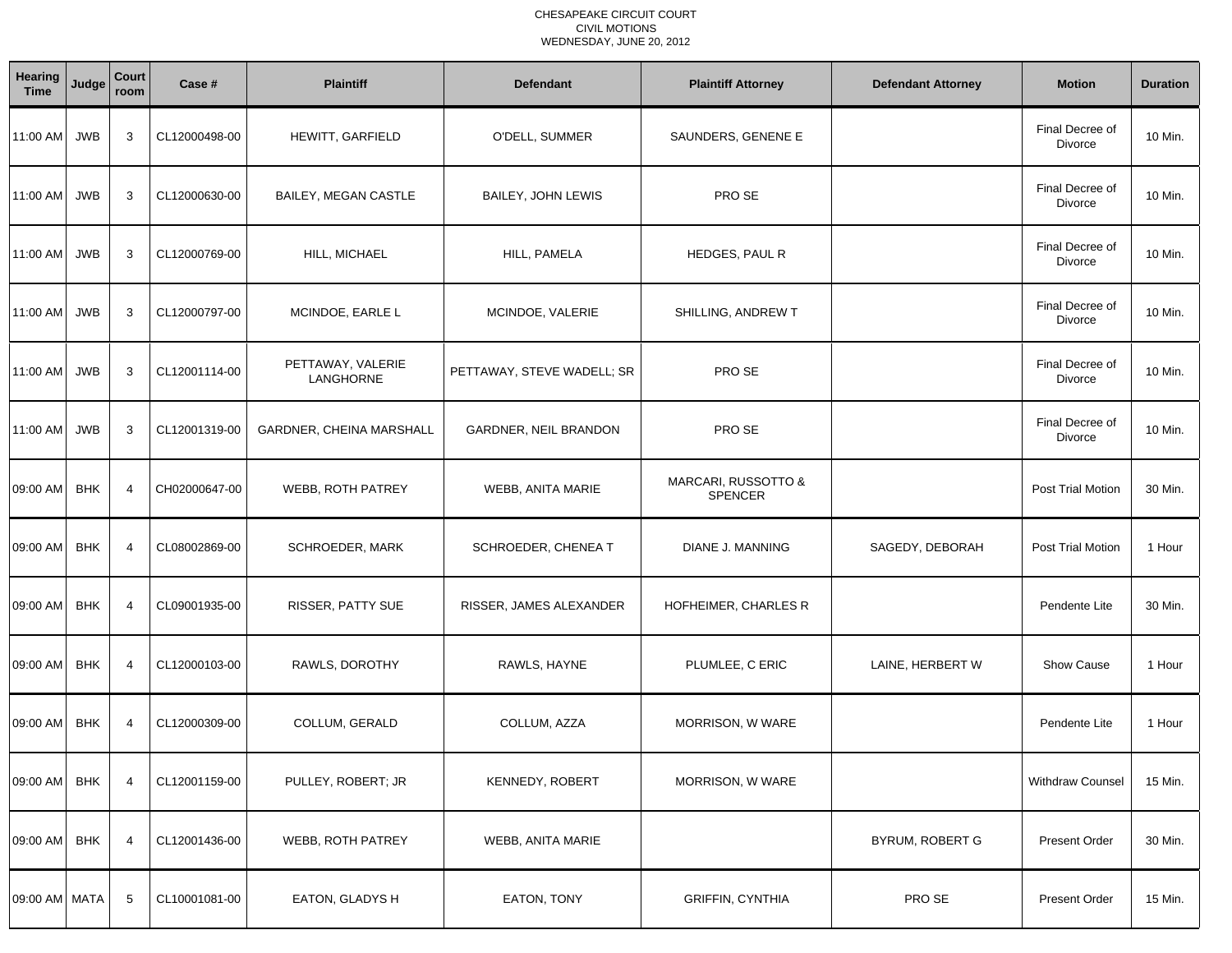| Hearing<br><b>Time</b> | Judge      | Court<br>room | Case #        | <b>Plaintiff</b>           | <b>Defendant</b>                  | <b>Plaintiff Attorney</b> | <b>Defendant Attorney</b> | <b>Motion</b>              | <b>Duration</b> |
|------------------------|------------|---------------|---------------|----------------------------|-----------------------------------|---------------------------|---------------------------|----------------------------|-----------------|
| 09:00 AM MATA          |            | 5             | CL10002979-00 | WILLIAMS, ANGELA DENISE    | WILLIAMS, RODERICK DEWAYNE        | MANNING, DIANE J          |                           | Motion to Amend            | 15 Min.         |
| 09:00 AM MATA          |            | 5             | CL10002979-00 | WILLIAMS, ANGELA DENISE    | WILLIAMS, RODERICK DEWAYNE        | MANNING, DIANE J          |                           | Pendente Lite              | 45 Min.         |
| 09:00 AM MATA          |            | 5             | CL11000677-01 | CAPITAL ONE BANK, NA       | HUPFELD, LINDA S                  | BENGSTON, DANIEL T        |                           | Default Judgment           | 15 Min.         |
| 09:00 AM MATA          |            | 5             | CL11001102-00 | CITIBANK(SOUTH DAKOTA) N A | KENNEDY, CARLA W                  | BENGSTON, DANIEL T        |                           | Default Judgment           | 15 Min.         |
| 09:00 AM MATA          |            | 5             | CL11002696-00 | FREDO, APRIL               | FREDO, EUGENE                     | PASS, STEPHANIE P         | IRELAND, ELIZABETH        | Pendente Lite              | 1 Hour          |
| 09:00 AM MATA          |            | 5             | CL12000946-00 | WELLS FARGO BANK N A       | <b>BLOUNT, ANTOINE</b>            | <b>MEENAN, STEPHEN R</b>  |                           | Default Judgment           | 15 Min.         |
| 09:00 AM MATA          |            | 5             | CL12001009-00 | JOHNSON, CHAD DAVID        | JOHNSON, VIRGINIA WRIGHT          | EWING, CYNTHIA L          |                           | Pendente Lite              | 1 Hour          |
| 09:00 AM MATA          |            | 5             | CL12001204-00 | PALLADINO, REBECCA         | PALLADINO, JAMES                  | SHUPERT, JENNIFER B       |                           | Pendente Lite              | 1 Hour          |
| 09:00 AM               | <b>RDS</b> | 6             | CH03000071-00 | AMADI, ROMANUS NNAWUGWO    | AMADI, MARIA NNENNE               | <b>HERBERT LAINE</b>      | BESIANNE TAVSS MAIDEN     | Post Trial Motion          | 45 Min.         |
| 09:00 AM               | <b>RDS</b> | 6             | CL09002141-00 | SHIELDS, WILLIAM L         | SHIELDS, IDA J                    | ROS-PLANAS, RITA          | PLUMLEE, C ERIC           | <b>Show Cause</b>          | 30 Min.         |
| 09:00 AM               | <b>RDS</b> | 6             | CL09002141-00 | SHIELDS, WILLIAM L         | SHIELDS, IDA J                    | ROS-PLANAS, RITA          | PLUMLEE, C ERIC           | Motion (Other)             | 30 Min.         |
| 09:00 AM RDS           |            | 6             | CL09003244-00 | WILLIAMS, PATRICIA IRENE   | WILLIAMS, CHRISTOPHER<br>LAWRENCE | HUDGINS, BRAD C           | CATHERINE WOLFORD         | Post Trial Motion          | 15 Min.         |
| 09:00 AM               | <b>RDS</b> | 6             | CL09003244-01 | WILLIAMS, PATRICIA IRENE   | WILLIAMS, CHRISTOPHER<br>LAWRENCE |                           | WOLFORD, CATHERINE N      | Motion (Other)             | 15 Min.         |
| 09:00 AM RDS           |            | 6             | CL11000609-00 | STEWART, CYNTHIA LATRICE   | STEWART, ERRICK LAVELL            | OWEN, STEVEN G            |                           | <b>Pretrial Conference</b> | 1 Hour          |